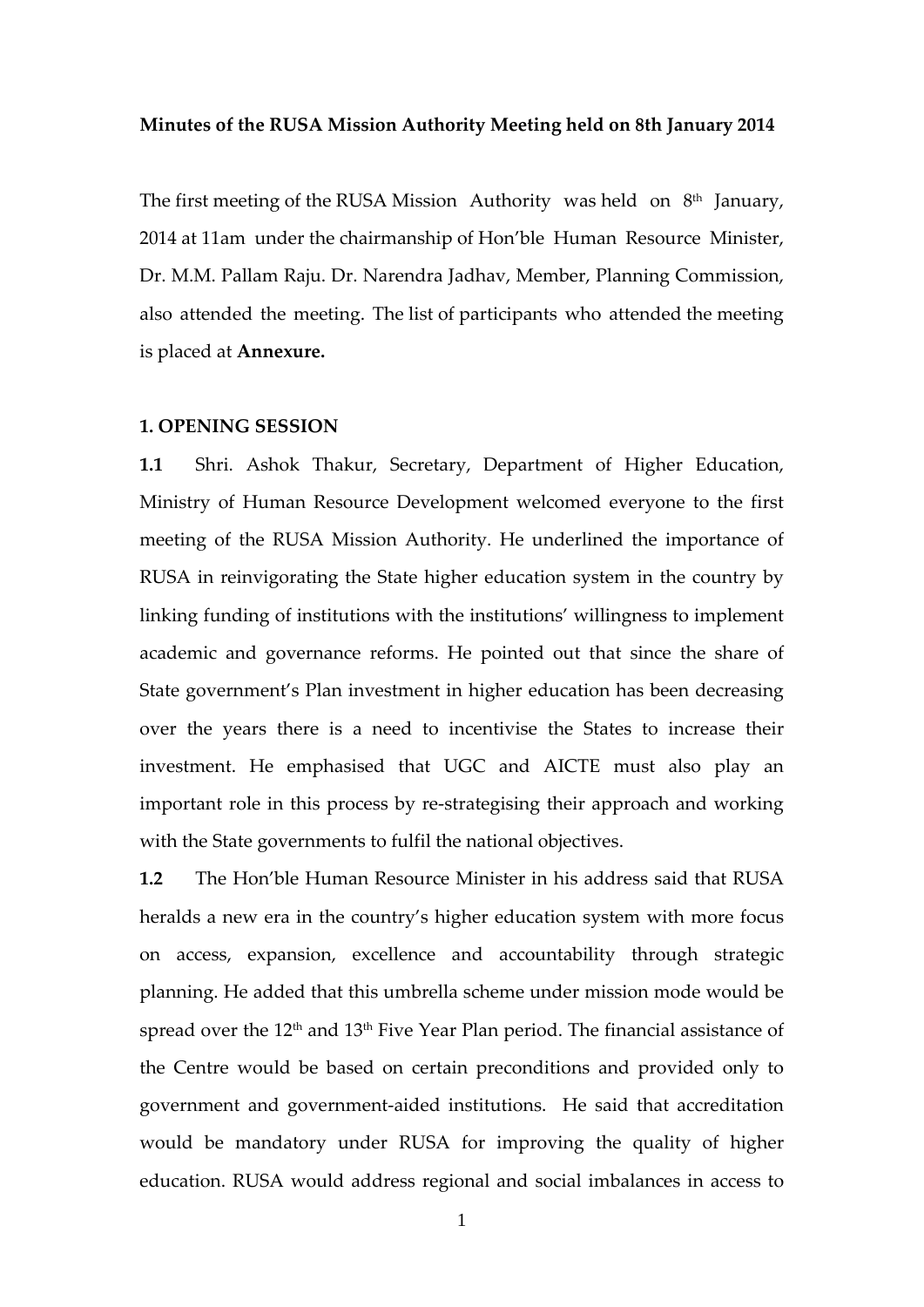higher education by setting up new institutions in underserved and unserved areas of the country. The total central contribution for RUSA during the 12th and 13th Five Year Plan period would be Rs.69,675 crores. The corresponding contribution by the States would be  $Rs.28,459$  crores. During the  $12<sup>th</sup>$  Plan period alone the Cental contribution would be Rs.16,227 crores while the State contribution would be Rs.6,628 crore. Apart from major components like creation of new universities through clustering of institutions and upgradation of autonomous colleges, existing schemes such as the Model Degree College in 374 Educationally Backward Districts and the sub‐mission on polytechnics would be subsumed under RUSA. He also emphasised the importance of conducting familiarisation programmes on RUSA in various parts of the country.

**1.3** In his opening remarks, Member, Planning Commission emphasised the importance of harnessing the country's demographic dividend through various schemes that promote higher education and skill development. He said that RUSA represents a paradigm shift in the funding of the State higher education system and it was important to consolidate the country's achievements through policies that focus on equity, excellence and expansion in order to address various issues such as quality of higher educational institutions, shortage of faculty, low GER, etc. He also flagged the importance of having a robust implementation mechanism under the RUSA.

#### **1.4 DISCUSSIONS**

**1.4.1** The Hon'ble Minister then invited the members to share their views and observations on RUSA. The Education Minister of Manipur Shri. M. Okendro highlighted the various challenges faced by the State in the higher education sector. He highlighted the various structural reforms initiated in the sector during the past one year. He sought support under various components of RUSA, especially the urgent intervention of the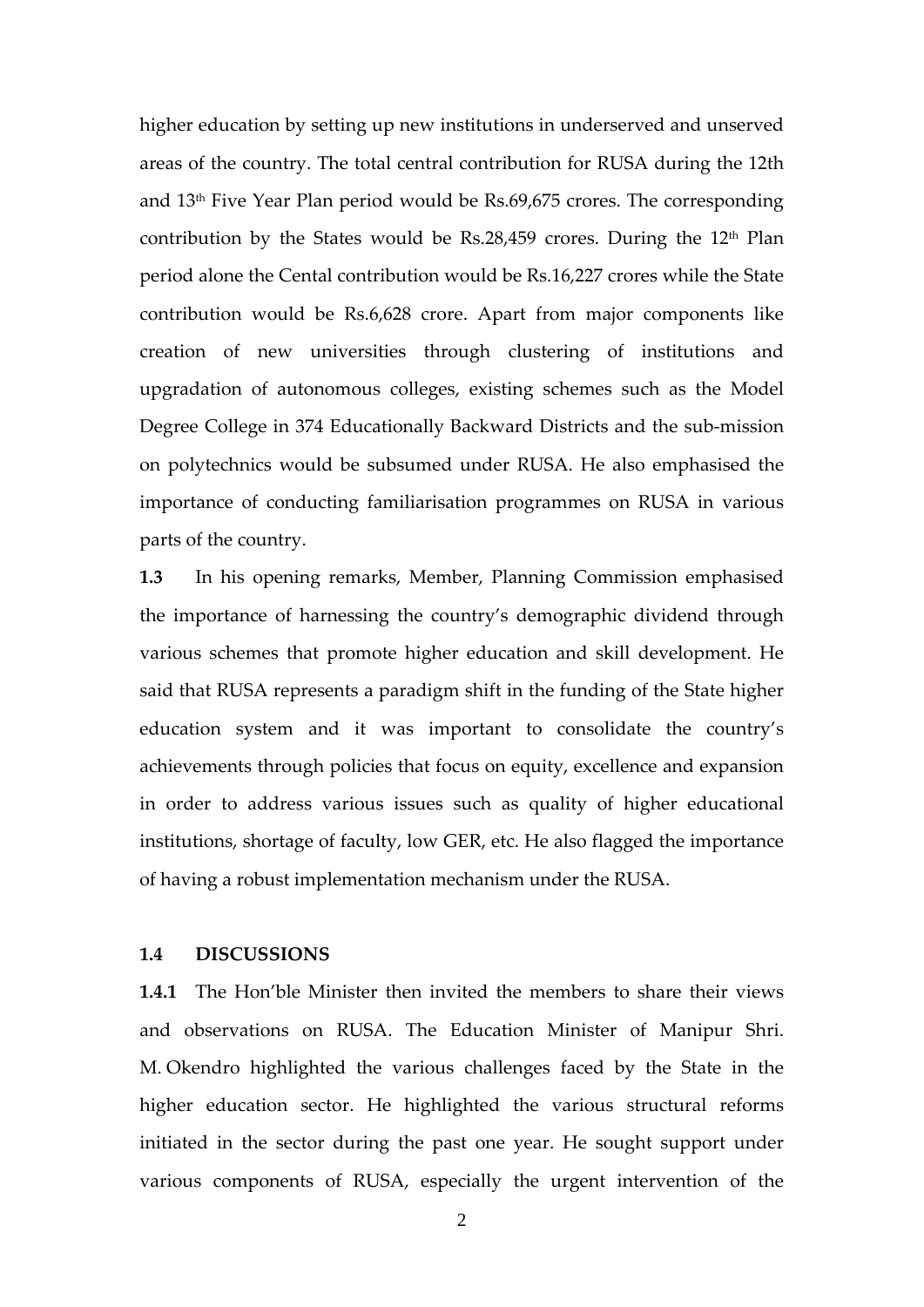Mission Authority in sanctioning four new Model Degree Colleges, infrastructural support and faculty recruitment support etc.

**1.4.2** The Parliamentary Secretary in charge of Education, Nagaland Shri Deo Nukhu, sought the Mission Authority's help for upgrading some of the colleges in the State to universities. He also said that Nagaland did not have a single engineering college or medical college and the opportunities for higher education under science streams were very poor in the State. He also sought financial support for private colleges under the RUSA.

**1.4.3** Dr. Deepak Pental said that achieving minimum standards in higher education would be the biggest challenge while implementing RUSA. He added that RUSA follows a bureaucratic strategy for achieving the objectives and many of its recommendations were neither university‐centric nor faculty centric. He said that improving faculty standards would be a major challenge. He also suggested that there must be greater interface between ministries such as the Ministry of HRD and Department of Science & Technology. Lastly he suggested a competitive grants system which could ensure flow of funds directly to researchers.

**1.4.4** The Commissioner and Secretary for Education of the State of Manipur said that the role of the State Higher Education Council (SHEC) would be crucial in overseeing the implementation of RUSA. He also sought need‐ based funding for colleges located in remote areas of the State.

**1.4.5** The State Nodal Officer of the Andaman and Nicobar Islands said that due to the Island's remote location and that too in a seismic prone zone, the cost ceiling for construction should be raised.

**1.4.6** The Principal Secretary, Higher Eucation, West Bengal said that after the enactment of the new Land Acquistion Act , acquiring necessary land for new projects was a big issue which needed to be addressed. Although two autonomous colleges from the State have sought university status under RUSA, they do not want to become affiliating universities. He also sought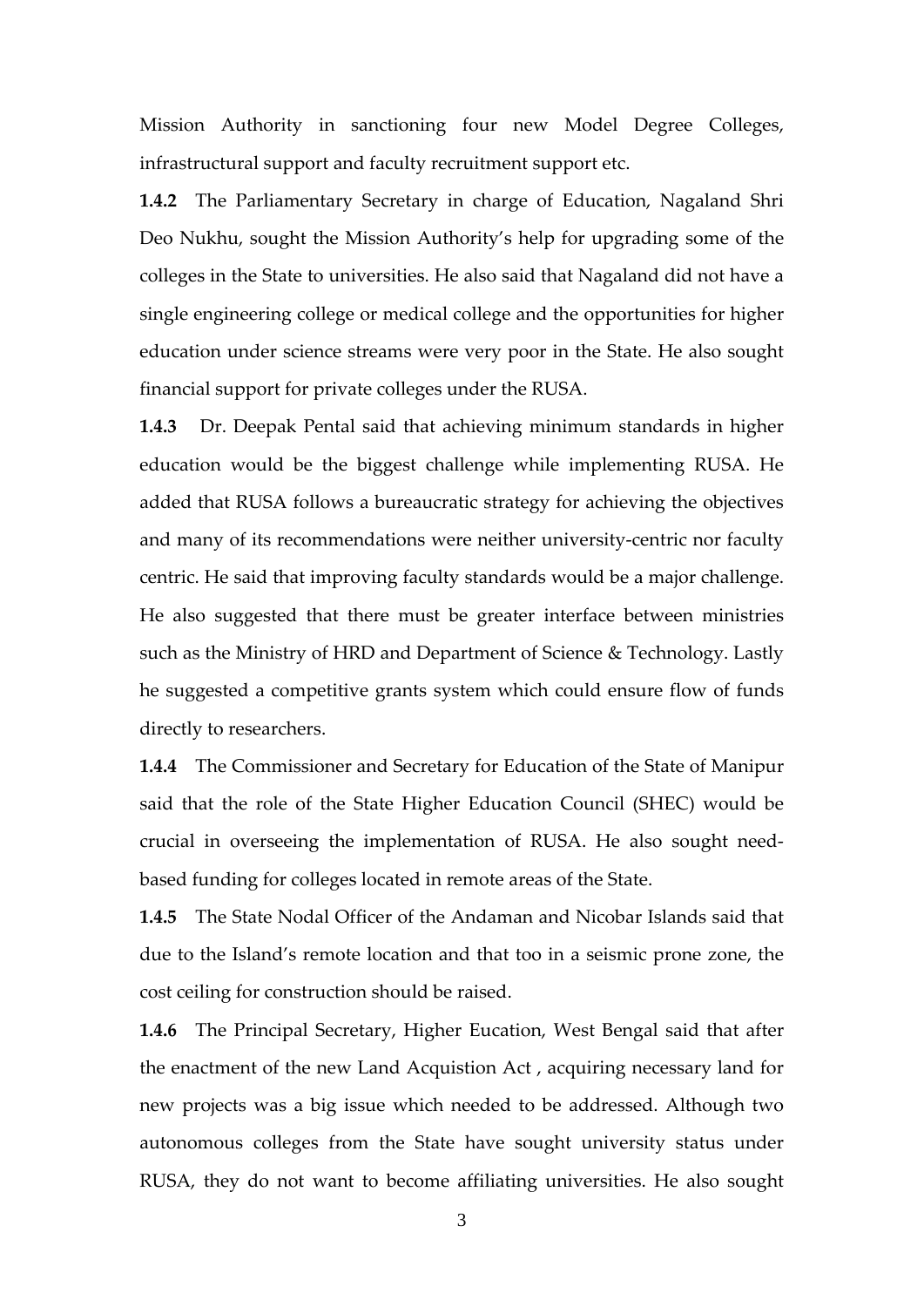more flexibility for the States in utilisation of funds under the various components of RUSA, within the overall outlay for the State.

**1.4.7** The Nodal Officer, Himachal Pradesh said that there are only two EBDs in the State and therefore, the State's request to open more new Model Degree Colleges should be considered under RUSA. He also sought the support of RUSA in filling the vacancies in the undergraduate colleges of the State.

**1.4.8** The Nodal Officer, Karnataka sought special assistance for upgrading Visvesvaraya College of Engineering (UVCE) in Bangalore. He sought clarification on whether RUSA would support setting up of State‐level accrediting bodies during the 12<sup>th</sup> Plan period. He also sought assistance for autonomous institutions in the State like the Institute for Social and Economic Change (ISEC) under the RUSA.

**1.4.9** The Nodal Officer, U.T Government, Chandigarh requested that a model Institutional Development Plan (IDP) and State Higher Education Plan (SHEP) on the website of the MHRD as there was confusion on the contents and form of IDP and SHEP. He also sought more clarification on the composition of the TSG, inclusion of medical and engineering colleges, and funding to government aided institutions under RUSA.

**1.4.10** The Nodal Officer, Uttarakhand sought help from the TSG at the Centre for finalising the SHEP of the State.

**1.4.11** The Secretary, Higher Education, Jammu and Kashmir sought exemption for the State with regard to 20:1 student-teacher ratio.

## **2. PRESENTATION ON RUSA**

**2.1** Shri. R.P. Sisodia, National Mission Director, RUSA and Joint Secretary, MHRD made a presentation on RUSA. The presentation highlighted the rationale of RUSA; the salient aspects of the Scheme; role of the Mission Authority and; progress made with regard to the implementation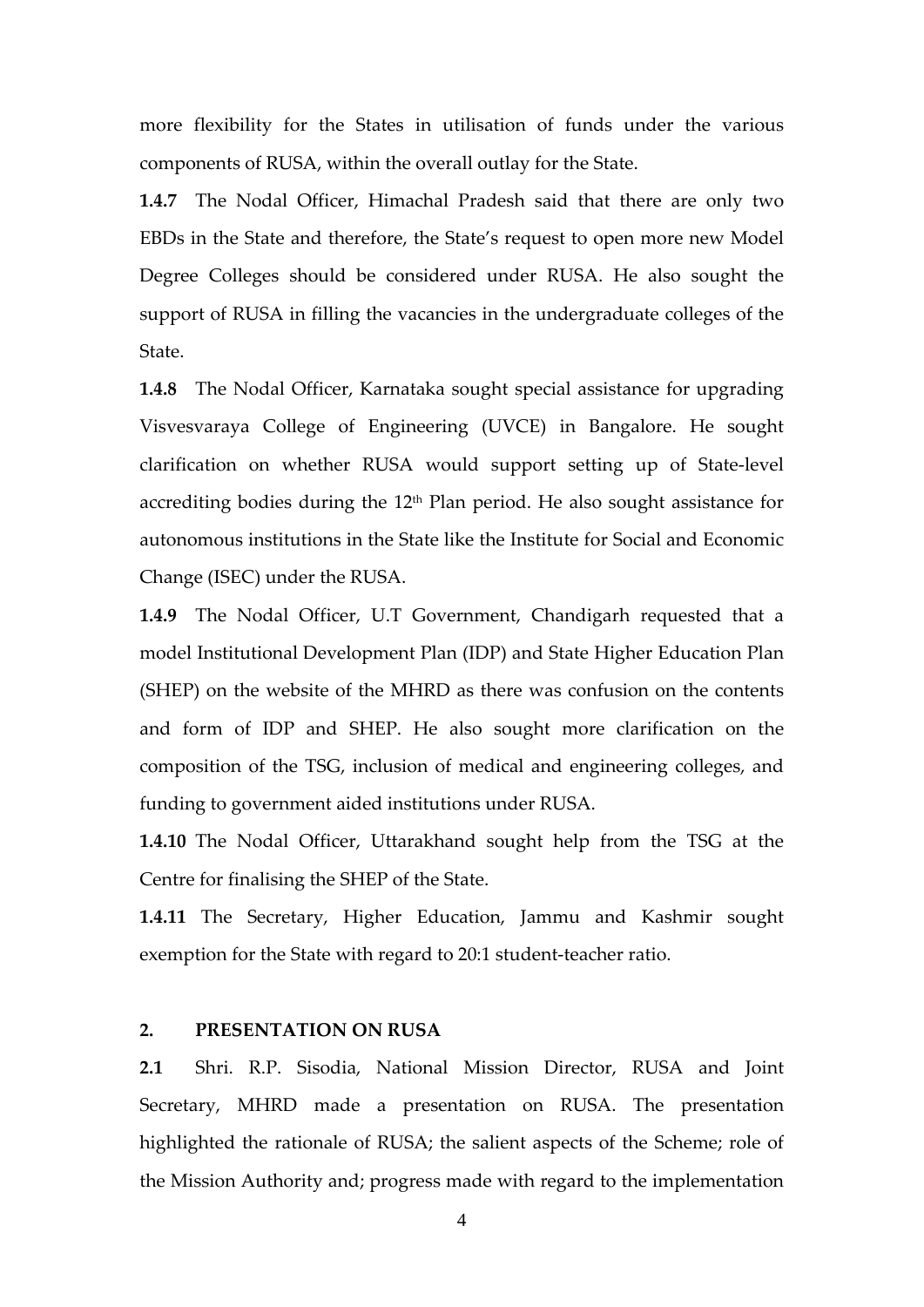of the Scheme. He emphasised the need to have an organic link between the State government and the SHEC while formulating SHEPs and implementing RUSA.

**2.2** Responding to this presentation, Dr. Keshav Desiraju, Secretary, Ministry of Health and Family Welfare, Government of India underlined the importance of improving the quality of classroom transactions under RUSA. Besides policies focussing on increasing access and infrastructure, it was highly important to improve the quality of teaching in colleges and universities.

**2.3** The Principal Secretary for Higher Education, Uttar Pradesh said that that the SHEC would create an additional layer in the implementation structure and fund flow mechanism proposed in the RUSA. He favoured only an academic role to the SHEC. He also said that the funds to the institutions should be released to them by the State government.

**2.4** The Mission Director informed that the entire Central funds to the States will be released only through the Central Plan Scheme Monitoring System (CPSMS) and these issues could be discussed in the next Project Approval Board meeting.

**2.5** With regard to the SHEP, the Principal Secretary, Higher Education of Punjab wanted to know if the State should plan only for the remaining three years during the 12<sup>th</sup> Five Year Plan period.

**2.6** The Mission Director clarified that the State Perspective Plan should focus on the next eight years under the  $12<sup>th</sup>$  and  $13<sup>th</sup>$  Five Year Plan period.

**2.7** The Chairperson of the SHEC of Andhra Pradesh said that many autonomous colleges in the State were seeking university status. He wanted to know whether private colleges could be affiliated to such universities. He sought more clarification regarding the role of the State Project Director and the State Nodal Officer. He further sought the approval of the Mission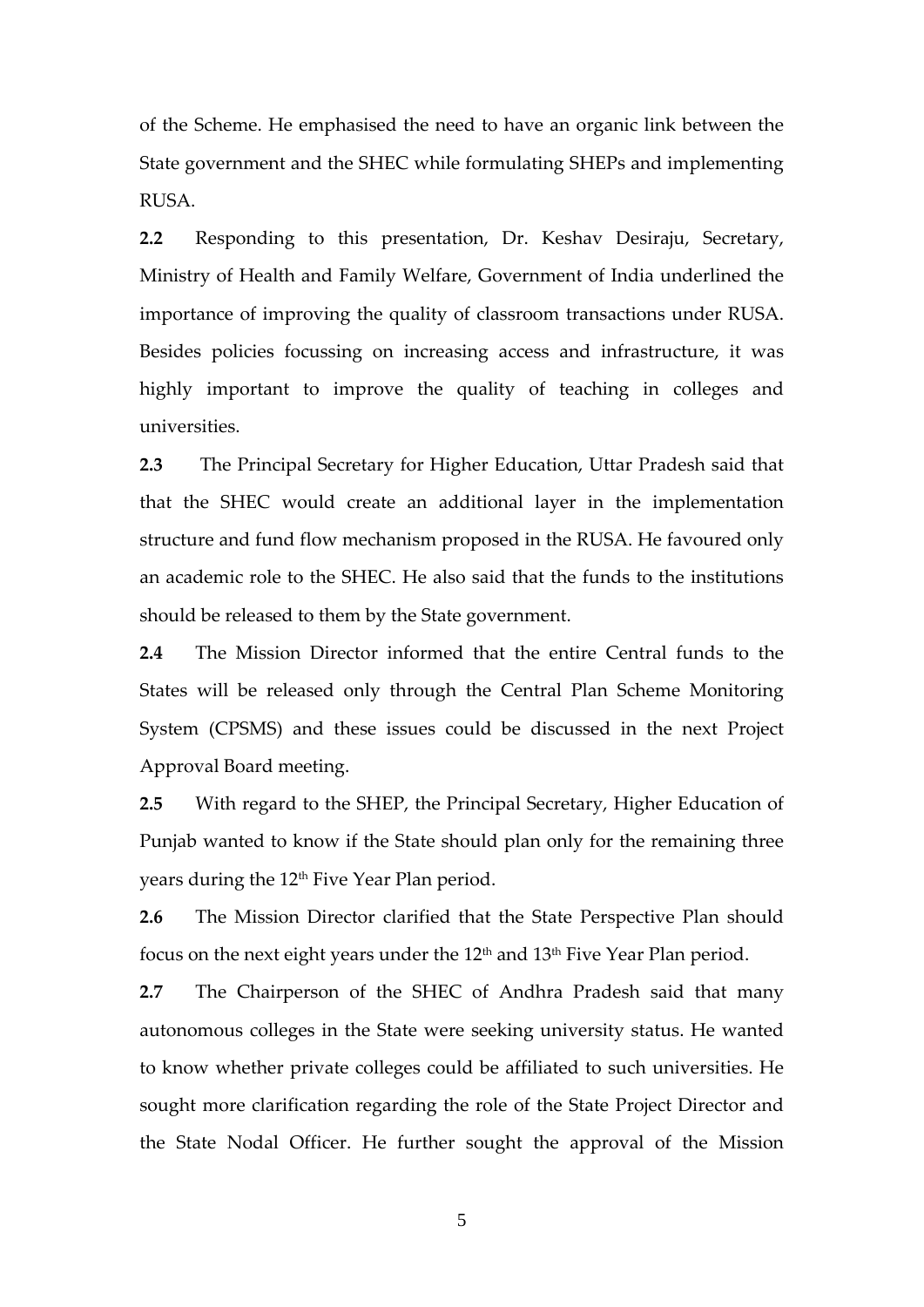Authority for filling up the faculty positions in the universities through a State‐level centralised mechanism.

**2.8** The Mission Director clarified that the Cabinet decision is to allocate public funds only to public institutions under the RUSA. With regard to the affiliating/unitary nature of the new universities and filling up of faculty positions through a centralised mechanism, it was clarified that the State government could take a final decision in the matter.

**2.9** The Chairperson of the West Bengal State Higher Education Council said that the per unit allocation of Rs.55 crore each for the universities created by conversion of colleges in a cluster and through upgradation of existing autonomous colleges should be reduced so that more institutions could be covered under the scheme in the State.

**2.10** The Mission Director clarified that Rs.55 crore is only the upper limit with regard to allocation of funds under these components. However, it must be ensured that the minimum facilities required for a university must be made available.

## **3. PRESENTATION ON NQRI**

**3.1** Following the above discussions, Dr. A.N. Rai, Director, NAAC made a presentation on "National Quality Renaissance Initiative" to be undertaken under RUSA. He explained in detail the proposed activities of NAAC under this initiative that are focussed on popularisation and promotion of quality assurance programmes, quality sustenance and enhancement initiatives, establishment of internal quality assurance cells in institutions, etc.

**3.2** The Director, Higher Education, Himachal Pradesh suggested that instead of setting up State‐level accreditation bodies, NAAC should create more regional centres.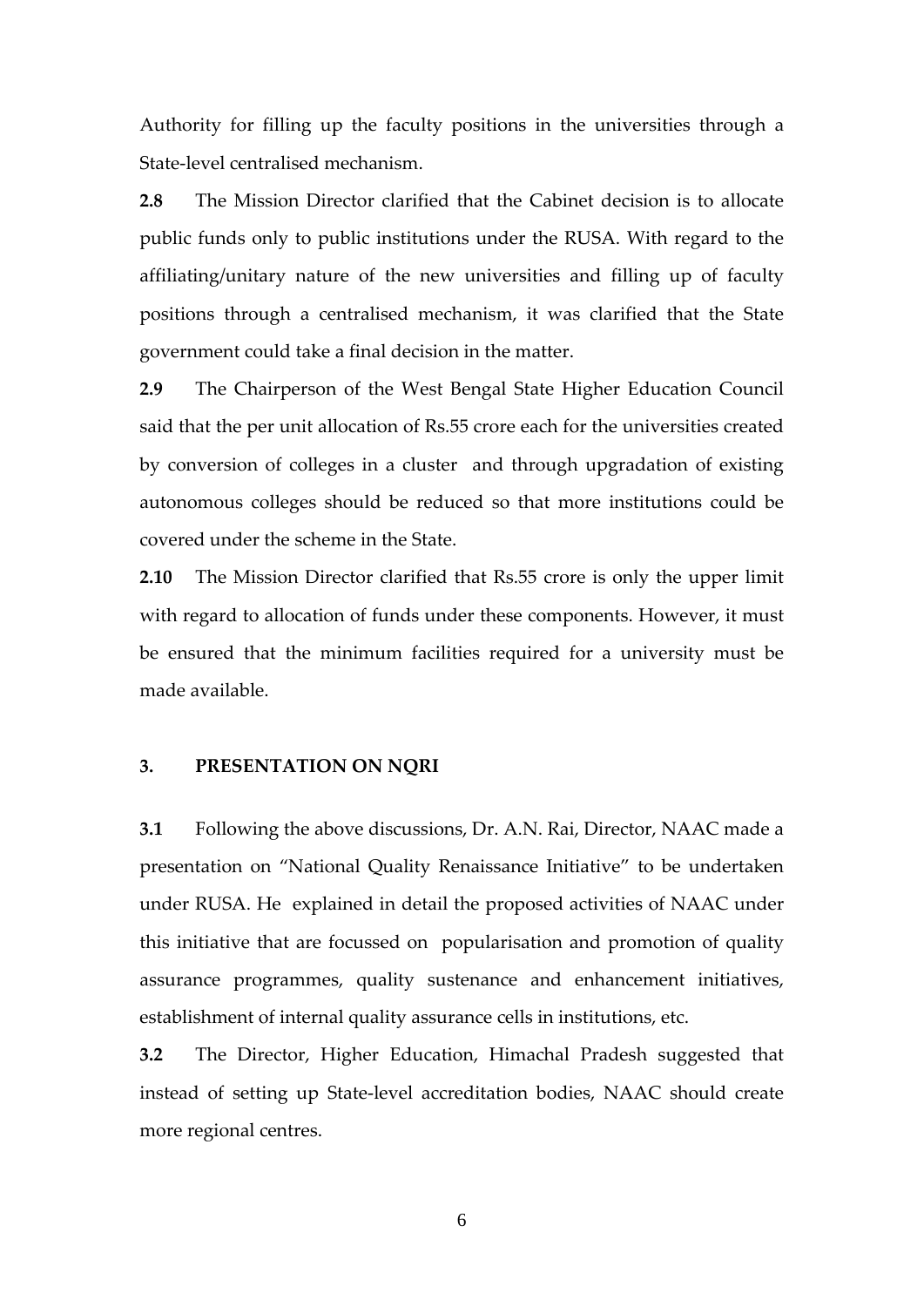**3.3** Secretary, Department of Higher Education added that the 'National Accreditation Regulatory Authority for Higher Educational Institutions' Bill introduced in Parliament envisages mandatory accreditation for all institutions. Once cleared, NARA will set standards for the process of assessment and accreditation for the various existing accrediting bodies like NAAC, NBA, etc. and the proposed State‐level accreditation councils.

**3.4** Director, NAAC said that NAAC would be creating more regional offices in various parts of the country shortly.

## **4. PRESENTATION ON NEED ASESSMENT AND STRATEGIC PLANNING FOR LEADERSHIP IN RUSA**

**4.1** Prof. S. Parasuraman, Director TISS made a presentation on "Need Assessment and Strategic Planning for Leadership in RUSA". He touched upon the major challenges faced by the India's State university system and underlined the importance of adopting a four‐stage strategic approach in leadership development programmes that are relevant for capacity building. The four-stage process involves scoping and review for developing leadership standards, programme design, content creation and delivery mechanisms, capacity building and pilot implementation, and national‐level implementation. He said that such an initiative is essential for establishing an efficient and transparent institutional governance system in higher educational institutions.

## **5. AGENDA ITEMS**

The National Mission Director & Joint Secretary, Higher Education then sought the approval of the Chair to take up the items on the agenda for the approval of the Mission Authority.

#### **5.1 ITEMS FOR DECISION OF THE MISSION AUTHORITY**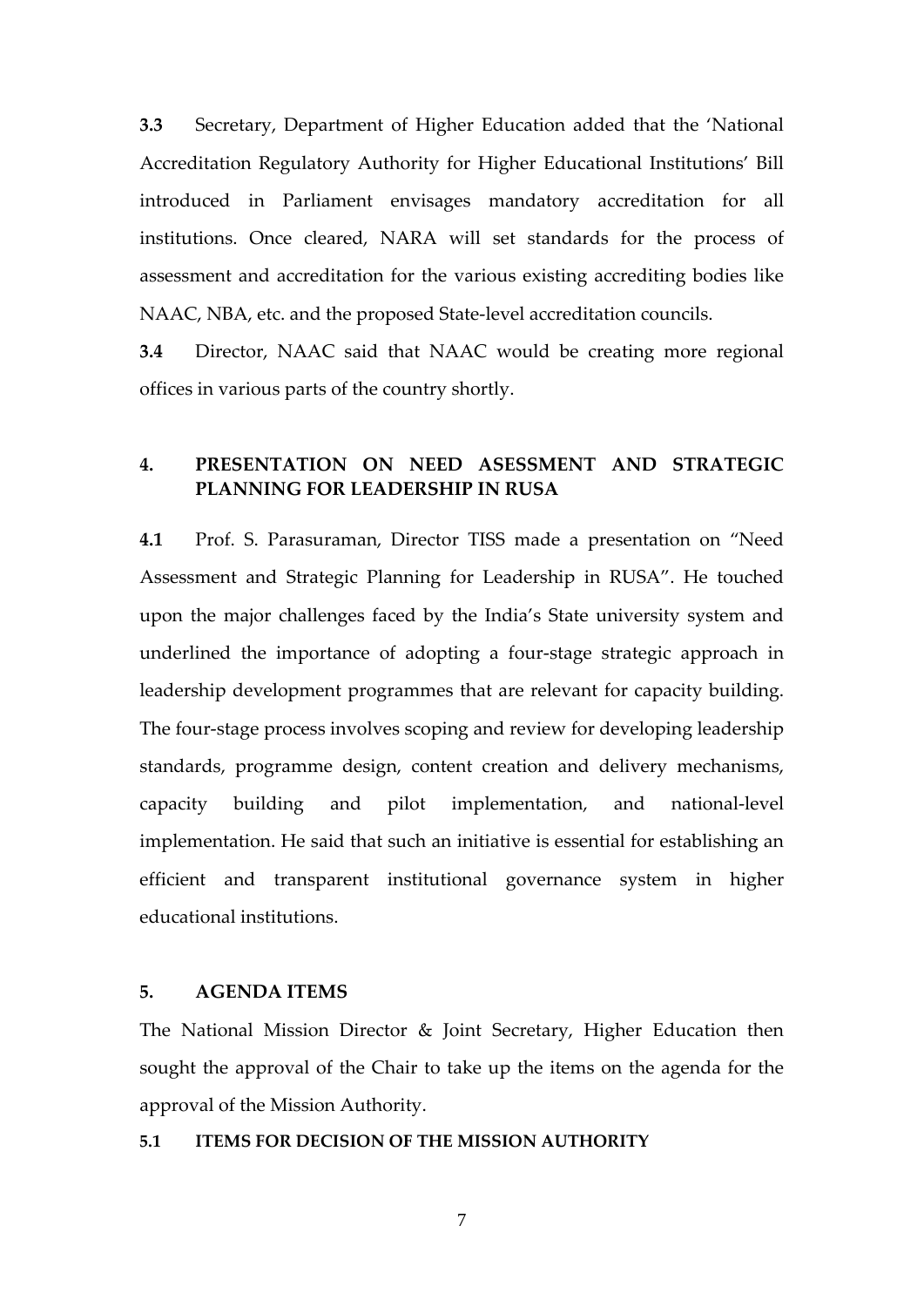# **5.1.1 Approval of RUSA Guidelines including programmatic norms and equalization formula.**

The Mission Director informed the house that consequent upon the approval of the Cabinet Committee on Economic Affairs (CCEA) for the new Centrally Sponsored Scheme "Rashtriya Uchchatar Shiksha Abhiyan (RUSA) in its meeting held on 3rd October, 2013, the draft guidelines detailing the programmatic and financial norms of the various components under RUSA were posted on the website of the MHRD and the States were asked to send their observations and suggestions by 4th November 2013. He added that the Ministry has taken into account all the relevant suggestions of the States while drafting the new version placed before the meeting.

### **Decision of the Mission Authority**

**The Mission Authority approved the draft RUSA guidelines placed before meeting including the programmatic norms and equalization formula.**

# **5.1.2 Consideration of applications from states for participation after the deadline of 31st October 2013**

The Mission Director informed the house that the first Project Approval Board considered proposals sent by States up to the 31st of October, 2013 which was the deadline for submission. Allocations were made to the States that were found to be eligible by way of fulfilling all the prerequisites. The States of Goa, Jharkhand, West Bengal, Uttarakhand, Haryana, Tripura and Arunachal Pradesh had applied after the deadline of 31<sup>st</sup> of October, 2013 for participation in RUSA, with the requisite documents. In addition, the two poll‐bound States, Mizoram and Chhattisgarh had also submitted the required documents after 31st October 2013.

#### **Decision of the Mission Authority**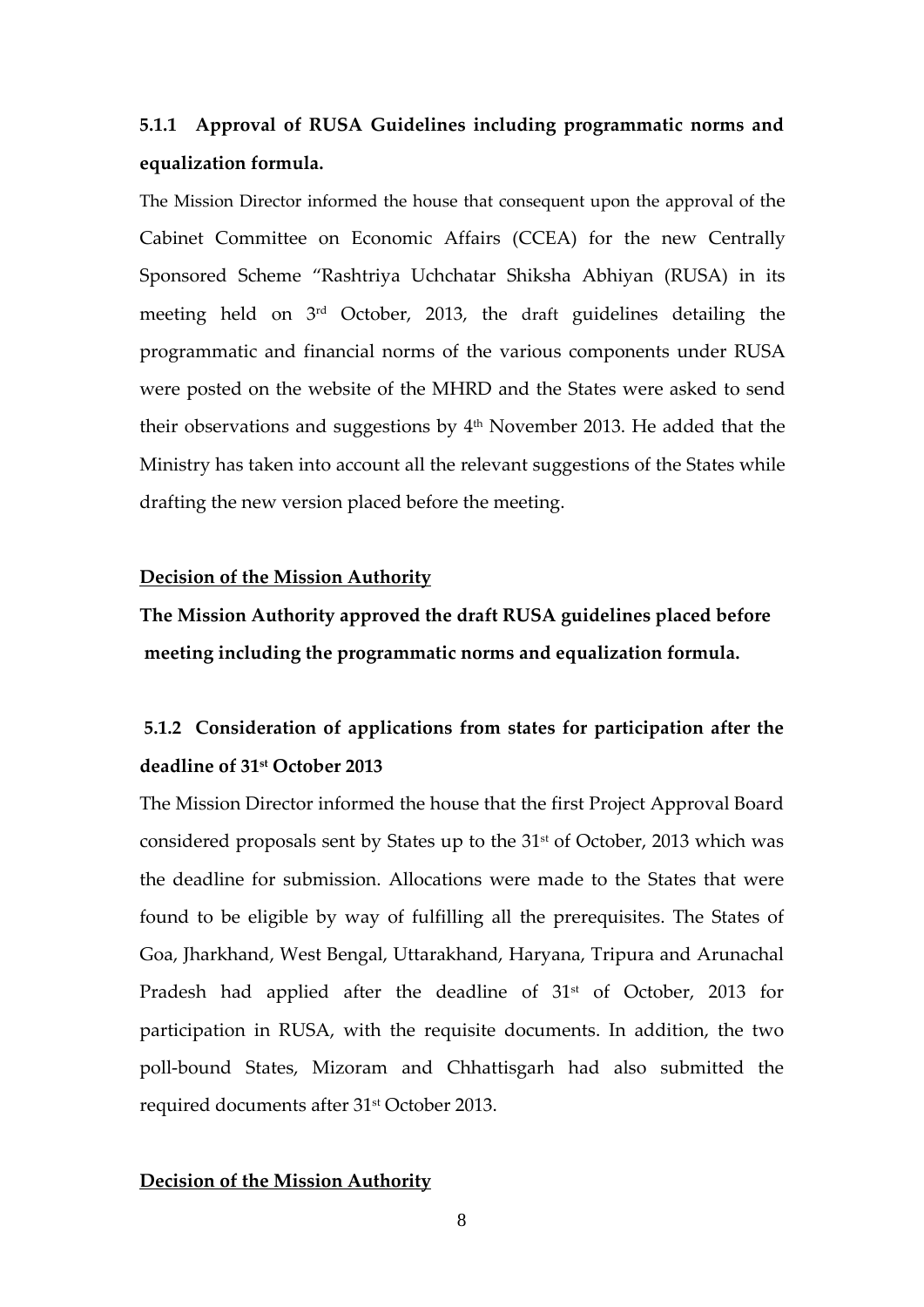**The Mission Authority gave its in‐principle approval for the inclusion of Goa, Uttarakhand, Arunachal Pradesh, Haryana, Jharkhand, West Bengal, Tripura, Mizoram and Chhattisgarh in RUSA and their consideration by the PAB in its next meeting.**

#### **5.1.3 Logo for RUSA**

The Mission Director presented before the house some designs for the logo that have been received at the Ministry and sought the opinion of the members.

#### **Decision of the Mission Authority**

**The Mission Authority decided to re‐work certain elements of the logos received.**

## **5.1.4 Extension of deadline for the submission of State Higher Education Plan (SHEP)**

The Principal Secretary, Higher Education, Andhra Pradesh sought extension of the deadline for the submission of the SHEP by another three weeks. The Principal Secretary, Higher Education Punjab also sought an extension of the deadline for the submission of SHEP.

#### **Decision of the Mission Authority**

**The Mission Authority has decided to extend the submission deadline of the SHEPs to MHRD to 31st January 2014.**

## **5.2 ITEMS FOR INFORMATION OF MISSION AUTHORITY**

The following were placed before the house for its information.

#### **5.2.1 Constitution of Mission Authority**

The National Mission Authority for RUSA was notified vide Resolution dated 1<sup>st</sup> November 2013. It would be an independent and autonomous wing of the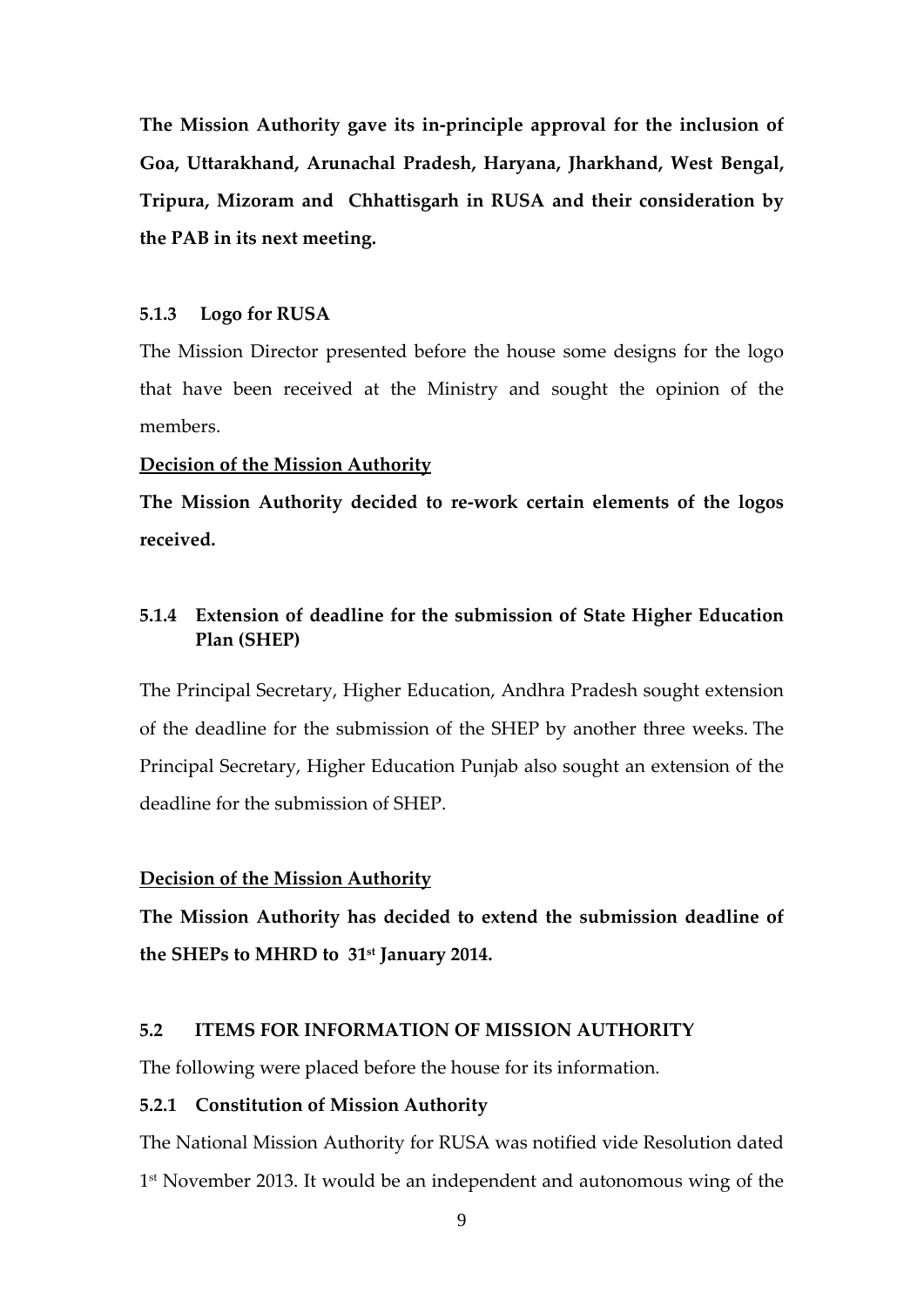Ministry of Human Resource Development with the Union Human Resource Development Minister as the Chairperson. The Mission Authority will be empowered to fix and alter the programmatic norms of RUSA within the overall framework of the scheme from time to time. It will delineate the overall policy and planning and will be empowered to make necessary changes in the planning, implementation, monitoring and evaluation parameters so as to enable the national and State level implementing bodies to implement the Scheme efficiently and effectively.

### **5.2.2 PAB'S Decisions**

The first meeting of the RUSA Project Approval Board (PAB) was held on 6th November, 2013. The meeting approved the proposal to subsume the ongoing Model College Scheme of the UGC into RUSA. It also approved the release of the second installment amounting to Rs.49.365 crores to 31 institutions under old norms and Rs 218.40 crores to 56 model colleges located in Andhra Pradesh, Karnataka, Kerala, Odisha and Uttar Pradesh under new norms. The meeting also approved the release of the first installment of funds, amounting to Rs. 43.8 crores, as Central share for 13 States and 04 UTs. The PAB approved the proposal to fund the capacity building and leadership development activities as part of the preparatory exercise, and had approved the sanctioning of Rs.2.03 crore with an advance of Rs.1 crore as first installment to Tata Institute of Social Sciences. The meeting also approved the MoA with TISS for setting up the RRC, for three months, extendable by another three months. Also the PAB approved monthly expenditure of Rs.15 lakhs to be incurred on the RRC. The amount would be sanctioned to TISS out of MMER funds. The PAB approved an allocation of Rs. 17 crores during the current Plan period and an amount of Rs. 4 crores for the current year to NAAC for the National Quality Renaissance Initiative**.** The PAB also approved release of MMER funds @ of 1% of the total amount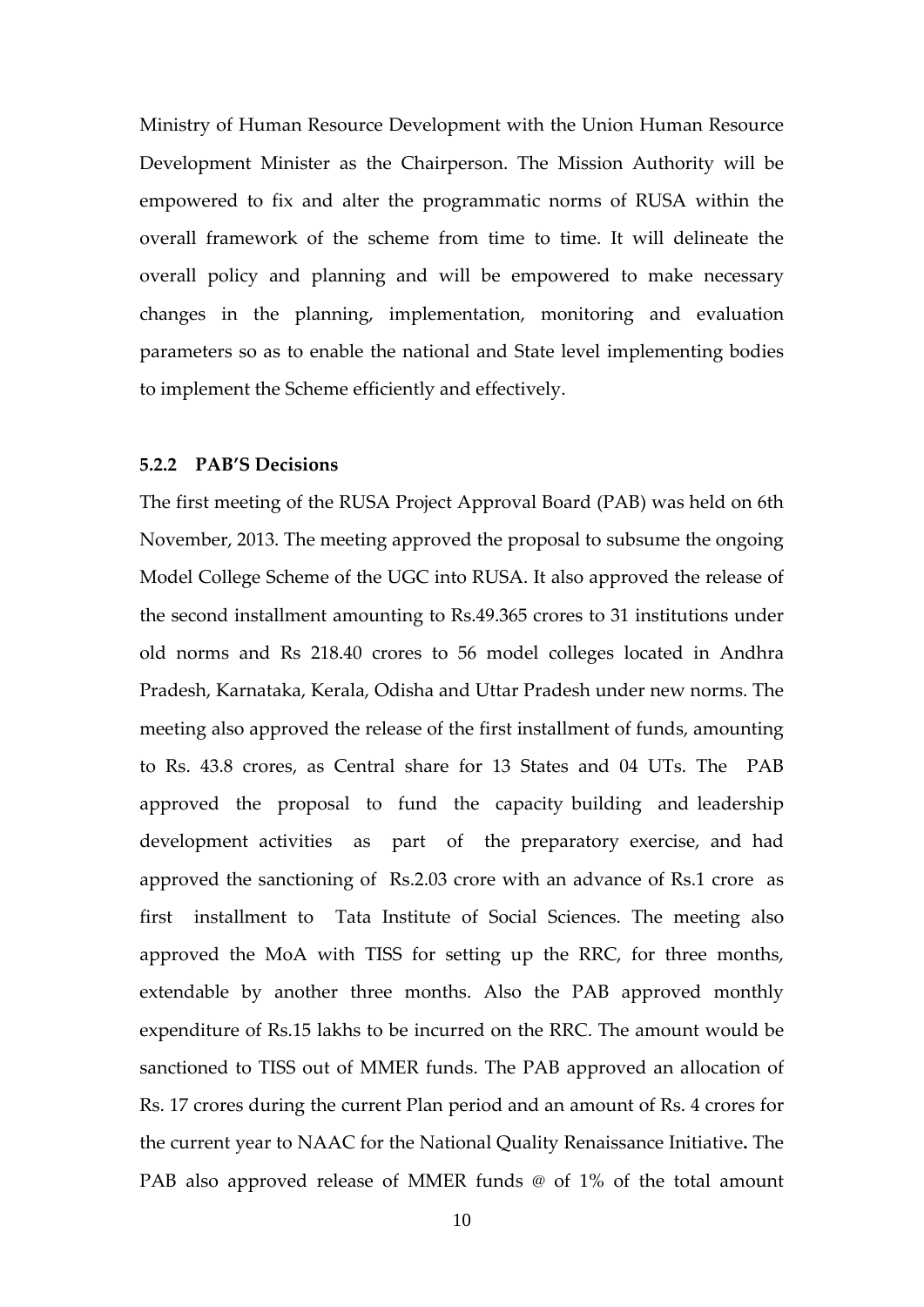released to States by the Centre. The PAB also approved the proposal of the NIC for the preparation of a DPR for an MIS for RUSA, which would cost 16.85 lakhs.

#### **5.2.3 Progress on PAB Decisions**

The Mission Director informed the house that Rs.4 crores has been released to NAAC for the National Quality Renaissance Initiative and Rs.1 crore has been released to TISS for implementing Capacity Building and Leadership Development programmes under RUSA. He also informed that utilisation certificates on first instalment under MDC scheme from the States are awaited. The Ministry has already taken steps to release preparatory grants and funds for new Model Degree Colleges. The relevant head of account for release of funds to States is under creation.

**6.** In his closing remarks, Secretary, Department of Higher Education, Ministry of Human Resource Development said that all the concerns of the members will be considered. The Centre would accord top priority towards ensuring quality higher education under the RUSA. All the initiatives under RUSA would be in tandem with the various UGC programmes and the initiatives under the National Mission on Teachers and Training to enhance the quality and relevance of the higher education system in the country. He also requested all States to strictly adhere to the deadlines. The meeting ended with a vote of thanks.

\*\*\*\*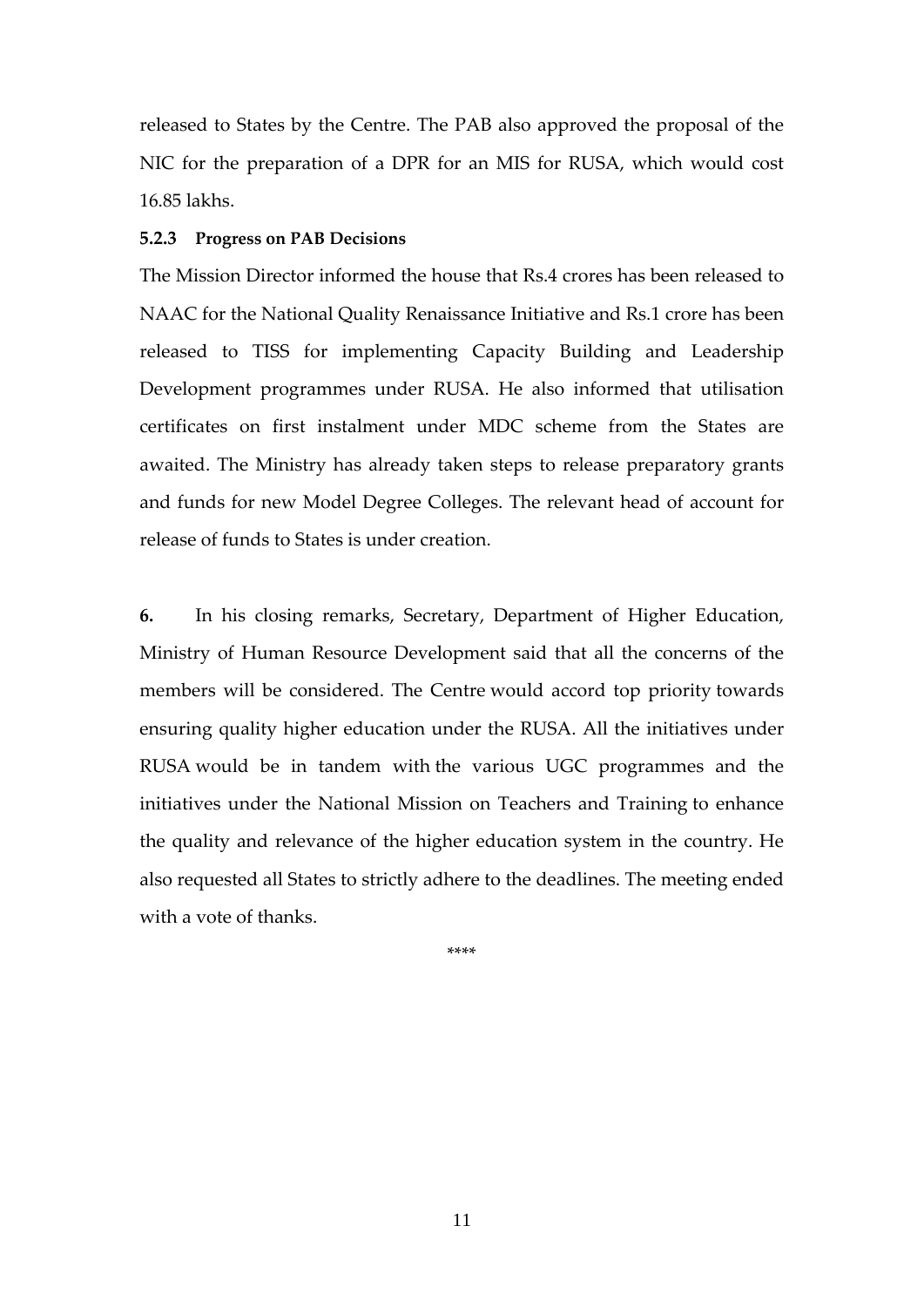## **Annexure**

# **List of Participants**

| <b>Sl. No.</b> | Name                  | Designation                        | Dept./Ministry        |
|----------------|-----------------------|------------------------------------|-----------------------|
| $\mathbf{1}$   | Dr. M. M. Pallam Raju | Minister<br>Human<br><sub>of</sub> | <b>MHRD</b>           |
|                |                       | <b>Resource Development</b>        |                       |
| $\overline{2}$ | Mr. Ashok Thakur      | Secretary                          | <b>MHRD</b>           |
| 3              | Mr. Keshav Desiraju   | Secretary                          | Ministry of Health    |
|                |                       |                                    | & Family Welfare      |
| $\overline{4}$ | Mr. M. Okendro        | Minister,<br>Higher                | Govt. of Manipur      |
|                |                       | Education                          |                       |
| 5              | Mr. Deo Nukhu         | Parliament Secretary (Hr.          | Govt. of Nagaland     |
|                |                       | Edn) & Chairman SHEC               |                       |
| 6              | Shri, R.P.Sisiodia    | Joint<br>Secretary<br>and          | <b>MHRD</b>           |
|                |                       | Mission Director, RUSA             |                       |
| 7              | Mr. L Venugopal Reddy | Chairman                           | SHEC,<br>Andhra       |
|                |                       |                                    | Pradesh               |
| 8              | Dr. Malayendu Saha    | Vice-Chairman                      | SHEC, West Bengal     |
| 9              | Mr. Vivek Kumar       | Secretary, Dept. of Higher         | Govt.<br>of<br>West   |
|                |                       | Education                          | Bengal                |
| 10             | Mr. Ajay Misra        | Principal<br>Secretary,            | Andhra<br>Govt.<br>of |
|                |                       | <b>Higher Education</b>            | Pradesh               |
| 11             | Mr. P Vaiphei         | Commissioner                       | & Govt. of Manipur    |
|                |                       | Secretary, Hr. & Tech.             |                       |
|                |                       | Education                          |                       |
| 12             | Mr. H.R. Srinivasa    | Special<br>Secretary,              | Govt. of Bihar        |
|                |                       | Education                          |                       |
| 13             | Mr. H.K. Sharma       | Commissioner<br>$\&$               | Govt. of Assam        |
|                |                       | Secretary,<br>Higher<br>&          |                       |
|                |                       | <b>Technical Education</b>         |                       |
| 14             | Mr. F P Solo          | Commissioner<br>&                  | Govt. of Nagaland     |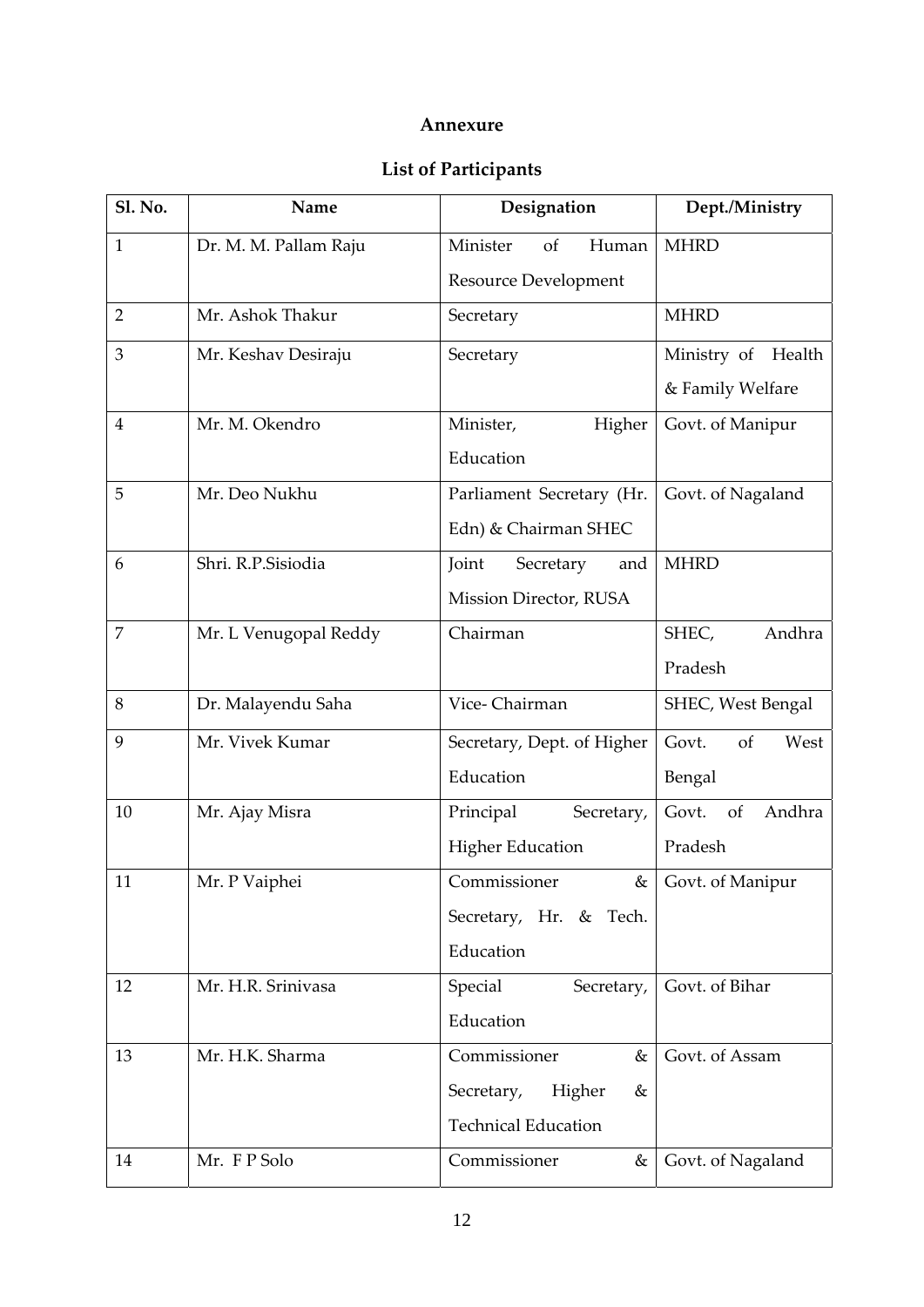|    |                          | Secretary, Hr. &<br>Tech.    |                                 |
|----|--------------------------|------------------------------|---------------------------------|
|    |                          | Education                    |                                 |
| 15 | Dr. Roshan Sunkaria      | Principal<br>Secretary,      | Govt. of Punjab                 |
|    |                          | <b>Higher Education</b>      |                                 |
| 16 | Mr. N.K.Gupta            | Principal Secretary,         | Govt.<br><sub>of</sub><br>Uttar |
|    |                          | <b>Higher Education</b>      | Pradesh                         |
| 17 | Mr. Sheikh Mushtaq Ahmad | Secretary,<br>Higher         | Govt. of J&K                    |
|    |                          | Education                    |                                 |
| 18 | Dr. Sheikh Bashir Ahmad  | Advisor,<br>Higher           | Govt. of J&K                    |
|    |                          | Education                    |                                 |
| 19 | Mr. Dinkar Burathoki     | Director,<br>Higher          | Govt. of Himachal               |
|    |                          | Education                    | Pradesh                         |
| 20 | Mr. S.B. Sekhri          | Member<br>Secretary          | Govt. of Himachal               |
|    |                          | (SHEC) & Addl. Director,     | Pradesh                         |
|    |                          | <b>Higher Education</b>      |                                 |
| 21 | Mr. C.R. Francis         | Nodal Officer, RUSA          | Govt. of Karnataka              |
| 22 | Ms. Sucharita Sarangi    | OSD,<br>Office<br>of<br>the  | Govt. of Odisha                 |
|    |                          | Principal<br>Resident        |                                 |
|    |                          | Commissioner                 |                                 |
| 23 | Dr. Satpal Singh Sahni   | Nodal Officer, RUSA          | Govt.<br>of                     |
|    |                          |                              | Uttarakhand                     |
| 24 | Mr. M.H. Khumar          | I/c of Jt. Secretary, Higher | Govt. of Gujarat                |
|    |                          | Education                    |                                 |
| 25 | Dr. Vedant Pandya        | CEO/Director<br>Jt.          | Knowledge                       |
|    |                          | (Research),                  | Consortium of                   |
|    |                          |                              | Gujarat                         |
| 26 | Mr. Pratap Singh         | Dy. Secretary (Finance)      | <b>MHRD</b>                     |
| 27 | Dr. Dilip Kumar          | Dept. Higher Education       | Chandigarh(UT)                  |
| 28 | Mr. Arjun Dev            | Registrar Education (c)      | Chandigarh (UT)                 |
| 29 | Dr. Norbert Noraho       | Addl. Director,              | Govt. of Nagaland               |